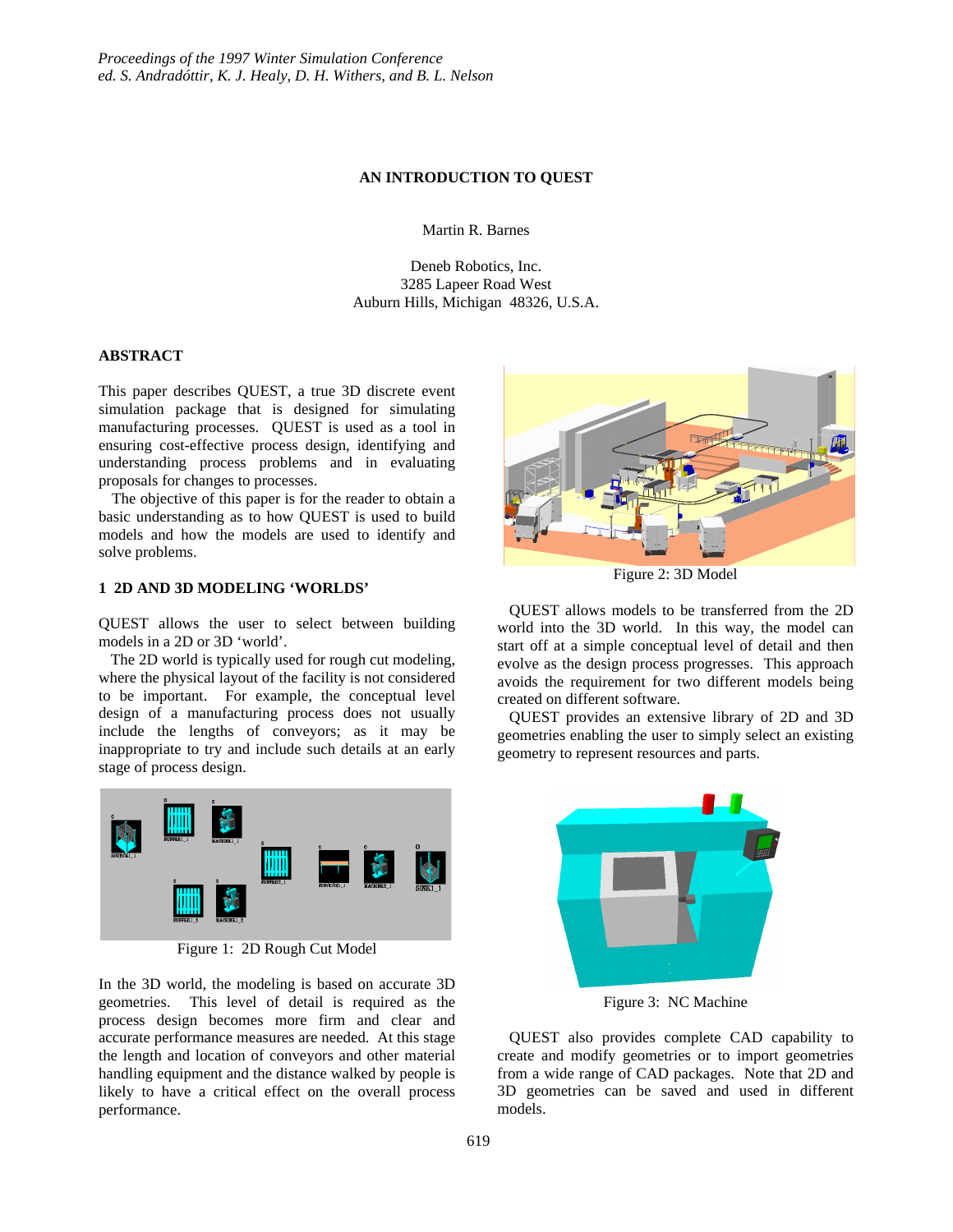# **2 USER INTERFACE**

QUEST's user interface enables building and running of models. It is very powerful and allows quite complex models to be built without the need for programming. As an overview, the user interface is used to create model elements, describe their behavior, run the simulation, review results and perform 'what if' simulation experiments.

# **2.1 Classes and Elements**

Building a model through the interface consists of creating elements (e.g., conveyor XYZ), locating them in the model world (by point and click or by specifying coordinates), and then providing details on the elements' behavior (location, length, speed, etc.).

 Each element is created within an element class of similar elements (e.g., conveyors with the same characteristics as conveyor XYZ). When elements are created they are located in the 3D world either by pointand-click location or by specifying the coordinates.

 Each element class has a set of detailed data (parameters) that control the look (geometry) and behavior of its elements. An individual element may also have its own behavioral characteristics. Data is typed into a dialog box or selected as an option.

|                        | <b>Bonveyor</b>        |           | D.                      |  |
|------------------------|------------------------|-----------|-------------------------|--|
| <b>Class Name</b>      |                        | Conveyor1 |                         |  |
| <b>No. of Elements</b> |                        |           |                         |  |
| <b>Input Type</b>      |                        | Push      |                         |  |
| Output Type            |                        | Push      |                         |  |
| <b>Capacity Type</b>   |                        | Infinite  |                         |  |
|                        | Save In                |           | <b>Model File</b>       |  |
|                        |                        |           |                         |  |
|                        | Capacity               |           | Conveyor Info           |  |
|                        | <b>Load Process</b>    |           | <b>Unload Process</b>   |  |
|                        | Logics                 |           | <b>Labor Controller</b> |  |
|                        | <b>Display</b>         |           | <b>Shifts</b>           |  |
|                        | <b>Failures</b>        |           | <b>Part Routing</b>     |  |
|                        | <b>Request Routing</b> |           | <b>User Attribute</b>   |  |
|                        |                        |           |                         |  |
|                        |                        |           | ÖΚ<br>Cancel            |  |

Figure 4: Element Class Dialog Box

| 线 Conveyor Info         |                |  |
|-------------------------|----------------|--|
| Conveyor Type           | Accumulating   |  |
| <b>Stop At Load</b>     | No             |  |
| <b>Stop At Unload</b>   | No             |  |
| Moving Space            | $0.000000$ in  |  |
| <b>Stopping Space</b>   | $0.000000$ in  |  |
| Speed                   | 12.0000 in/sec |  |
|                         |                |  |
| <b>Part Orientation</b> |                |  |
|                         | Cancel         |  |

Figure 5: Element Class Details

 The scope of the dialog boxes allows quite complex models to be built entirely within the user interface. Note that any element class can be saved as an independent object and can be reused in different models.

## **2.2 Element Class Types**

QUEST provides a powerful range of element classes that include:

| Accessories    | - geometries for improving the realism<br>of the model           |
|----------------|------------------------------------------------------------------|
| AGV            | - transporter e.g. fork lift, automated<br>guided vehicle, crane |
| Buffer         | - storage of parts                                               |
| Conveyor       | - continuous linear parts movement                               |
| Failure/Repair | - failure/repair patterns                                        |
| Labor          | - labor moves parts, works on<br>machines                        |
| Machine        | - processing of parts/assemblies                                 |
| Part           | - parts, tools, fixtures                                         |
| Power and Free | - fixed interval carrier-based<br>transportation                 |
| Process        | - details of loading, unloading or                               |
|                | part/assembly processing                                         |
| Sink           | - removal of parts                                               |
| Source         | - generation of parts                                            |
|                |                                                                  |

## **2.3 Part Flow**

Routes for parts flow are created in two stages. First, possible part flows are created by selecting 'from' and 'to' elements. This is done quite simply through pointand-click methods. Second, control rules are specified to govern part flows under various circumstances. Control rules may be selected from an existing library and applied to either class or element levels.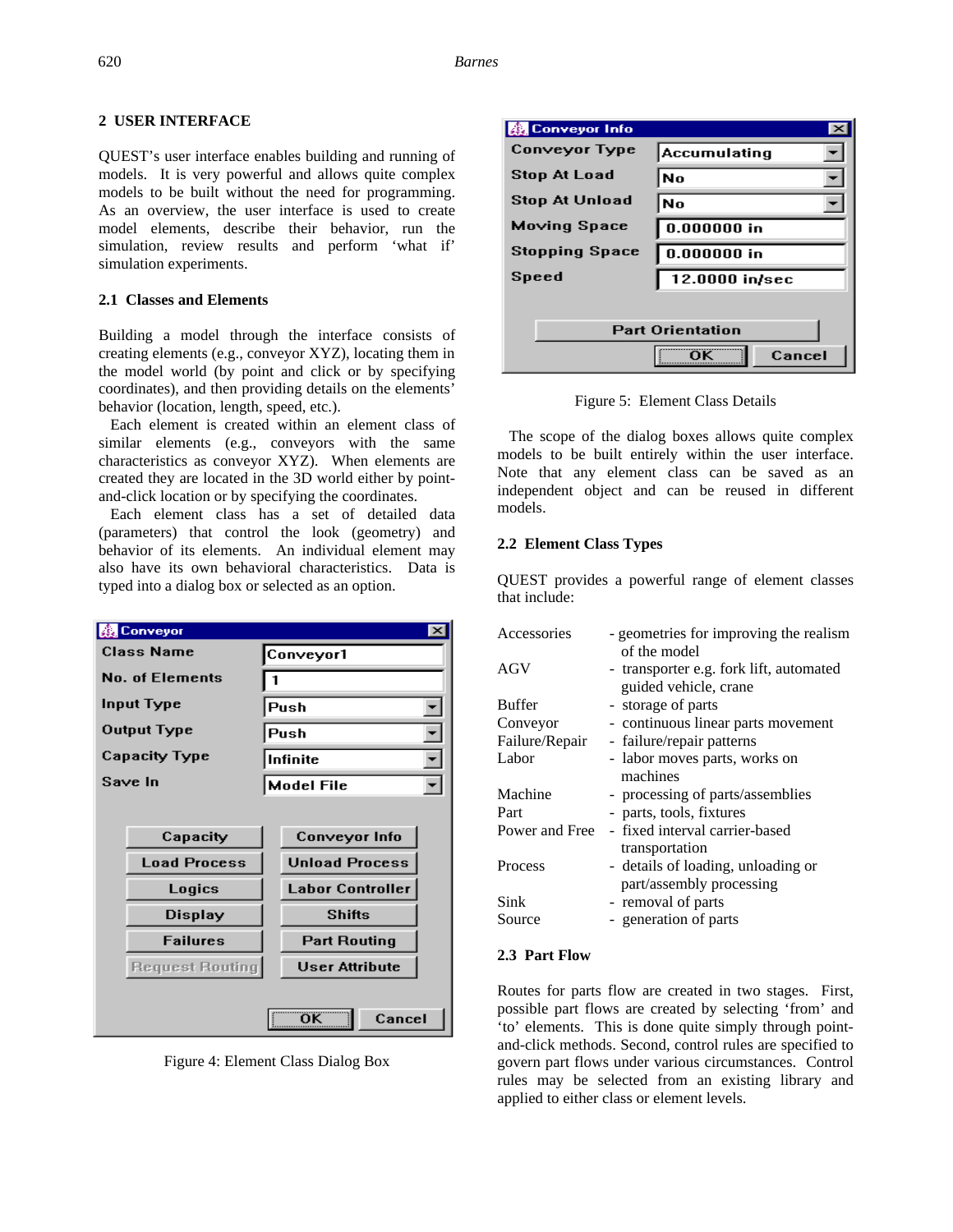

Figure 6: Part Routing Rules

### **3 OBSERVING THE SIMULATION RUN**

While a QUEST simulation is running, the user has complete interactive control to zoom in and fly through to examine model behavior. This observation can be done with Virtual Reality devices such as stereo glasses, or full immersion devices. Realistic 3D simulation can be a very effective medium for communicating to observers from various disciplines.

 By now, the value of graphics in communication is well established in discrete event simulation. However, the ability to relate to conceptual 2D iconic representations is not general. The use of high level graphics, texture maps, virtual reality makes it easy to understand what the simulation represents. QUEST extends this capability via Virtual Collaborative Engineering (VCE). VCE enables observers, who are located in different parts of the world, to view and interact with the 3D simulation, connected by a normal telephone line.

 QUEST's animation should be distinguished from a 3D fly through of static 3D 'models', 3D animations which have no simulation base and from post-process animations of simulations. In QUEST, as the simulation is running, the true behavior of the facility is being animated and displayed. The observers can not only 'walk' or 'fly' around the running simulation, but they can modify parameters or examine performance statistics of the model.

# **4 SIMULATION RESULTS**

Performance statistics can be displayed or sent to file for use by other software packages (e.g., including in a report). There is a wide range of standard reports available and customized reports can be easily created. The following are just a few examples:

At the overall model level there is a table of statistics, including overall throughput and the maximum utilized resource.

| 图 The Model Summary         |             | e i ci       |
|-----------------------------|-------------|--------------|
|                             | <b>Name</b> | Value        |
| <b>Stat Collection Time</b> |             | 33.333 min   |
| <b>Min Util Element</b>     | Workcell 4  | 0.550%       |
| <b>Max Util Element</b>     | Conveyor_7  | 85.676%      |
| <b>Max Repairs</b>          |             | 0.000        |
| Max Repair Time             |             | $ 0.000$ min |
| <b>Max Part Created</b>     | Widget_1    | 176.000      |
| <b>Max Part Consumed</b>    | Widget 1    | 140.000      |
| <b>Max Residence Time</b>   | Widget 2    | 9.962 min    |
| <b>Max Part Source</b>      | Source 1    | 350.000      |
| <b>Total Parts Created</b>  |             | 378.000      |
| <b>Total Parts Consumed</b> |             | 307.000      |



• For each element, various statistics may be displayed on individual tables such as the throughput, busy, idle and repair times.

| <b>线 Conveyor_2 Statistics</b> |                  |  |
|--------------------------------|------------------|--|
| Conveyor Name                  | Conveyor 2       |  |
| <b>Average Utilization</b>     | 60.6266%         |  |
| Busy Time                      | 20.2089 min      |  |
| <b>Idle Time</b>               | 4.79115 min      |  |
| <b>Blocked Time</b>            | $0.000000$ min   |  |
| <b>Load Time</b>               | $0.000000$ min   |  |
| <b>Unload Time</b>             | $0.000000$ min   |  |
| <b>Break Time</b>              | 8.33333 min      |  |
| Repair Time                    | $0.000000$ min   |  |
| <b>Number of Repairs</b>       | n                |  |
| <b>Number of Entries</b>       | 304              |  |
| Avg Residence Time             | 0.128872 min     |  |
| Avg Load                       | 1.17195          |  |
| <b>Current Content</b>         | $\overline{2}$   |  |
| <b>Transportation Rate</b>     | 9.06000 jobs/min |  |
| <b>Part in count</b>           |                  |  |
| Widget 2                       | 151              |  |

Figure 8: Element Statistics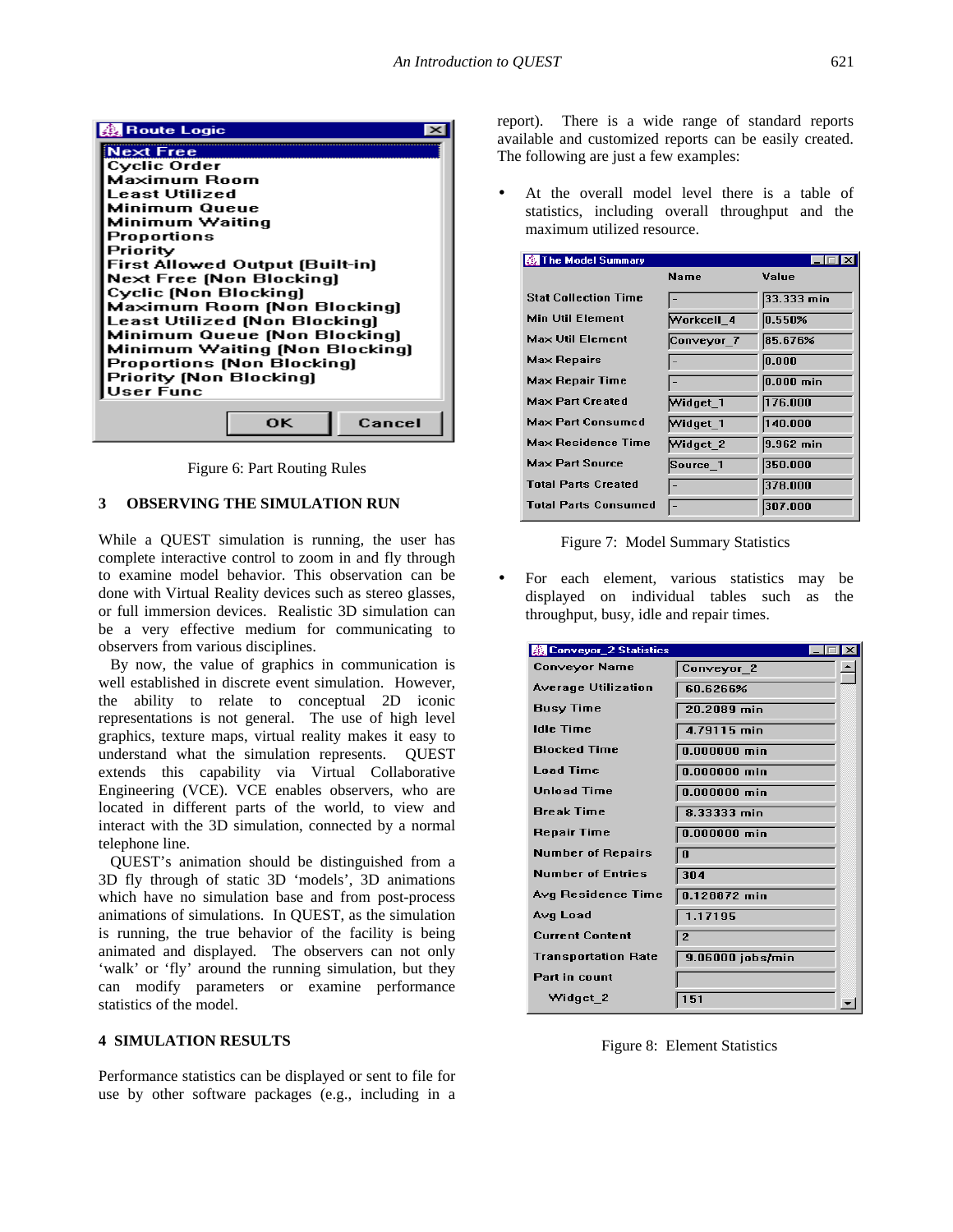Statistics can also be displayed in graphical form and continuously updated as the simulation is running.

| IDLE 1898 (94.9%)     |
|-----------------------|
| BUSY 102 (5.1%)       |
| <b>BLOCKED 0 (0%)</b> |
| FAILED 0 (0%)         |

#### UTILIZATION FOR WORKCELL 1



Figure 9: Pie Chart

Performance statistics can be shown using pie charts, bar charts and time plots. These graphs will show the statistics changing as the model is running, allowing the user to observe the effects of behavior on performance. There is a wide range of standard graphs and customized graphs can be produced.

# **5 EXPERIMENTATION**

By running the simulation several times with some changes, or with randomness, different behaviors can be examined and compared. QUEST automatically captures results for each simulation run and allows the user to select and examine the comparative performance statistics across the different runs.

| 图 Confidence Interval Summary |                         |
|-------------------------------|-------------------------|
| Entity                        | Workcell 1              |
| <b>Attribute Name</b>         | <b>Number Processed</b> |
| No. of Samples                | 5                       |
| <b>Mean Value</b>             | 103.000                 |
| <b>Std. Deviation</b>         | 0.000000                |
| Interval (95.00% Confidence)  |                         |
| <b>Lower Limit</b>            | 103.000                 |
| <b>Upper Limit</b>            | 103.000                 |

Figure 10: Confidence Interval Across Runs

### **6 SIMULATION CONTROL LANGUAGE (SCL)**

All elements in QUEST are controlled by a set of behavioral rules that can be selected by the user from a list of alternatives displayed in the user interface. Each behavioral rule is a simulation program that is written in QUEST's Simulation Control Language (SCL). SCL code is provided for each standard behavioral rule. The user can modify or rewrite a selected rule and can even add new rules to the user interface. This open architecture allows the user to control model behavior at a very detailed level. In most cases, provided SCL behavioral rules are sufficient. However, modifications can be made where ever necessary.

 SCL is extensive and powerful in order to meet the unique needs of complex models. It is object-based in that each element class has its own SCL programs that control the behavior of the elements in the class. Features of SCL include:

- Access to model state information
- Event control
- File input and output
- Full-featured on-line debugging
- On-line documentation
- Socket communication with C programs
- Standard text handling, mathematical routines
- Structured programming
- Variable types, including dynamic lists and structures

 Note that modified or new programs can be saved for use in other models.

### **7 BATCH CONTROL LANGUAGE (BCL)**

QUEST models can be run several times through the user interface. However, the user may want to specify a series of simulation runs for experiments. Typically, BLC is used to create a series of runs with alternative scenarios without user intervention.

 BCL has been developed beyond the run control stage. Now, advanced users can drive QUEST modeling and simulation run control from other custom-built user interfaces.

 For example, a company that has a central expert simulation group may want to provide simulation capability to other engineers, and reduce their learning curve and the modeling time. By creating a user interface in a toolkit such as Visual Basic™, the central function can provide their users with an interface that is geared specifically to their facilities and terminology.